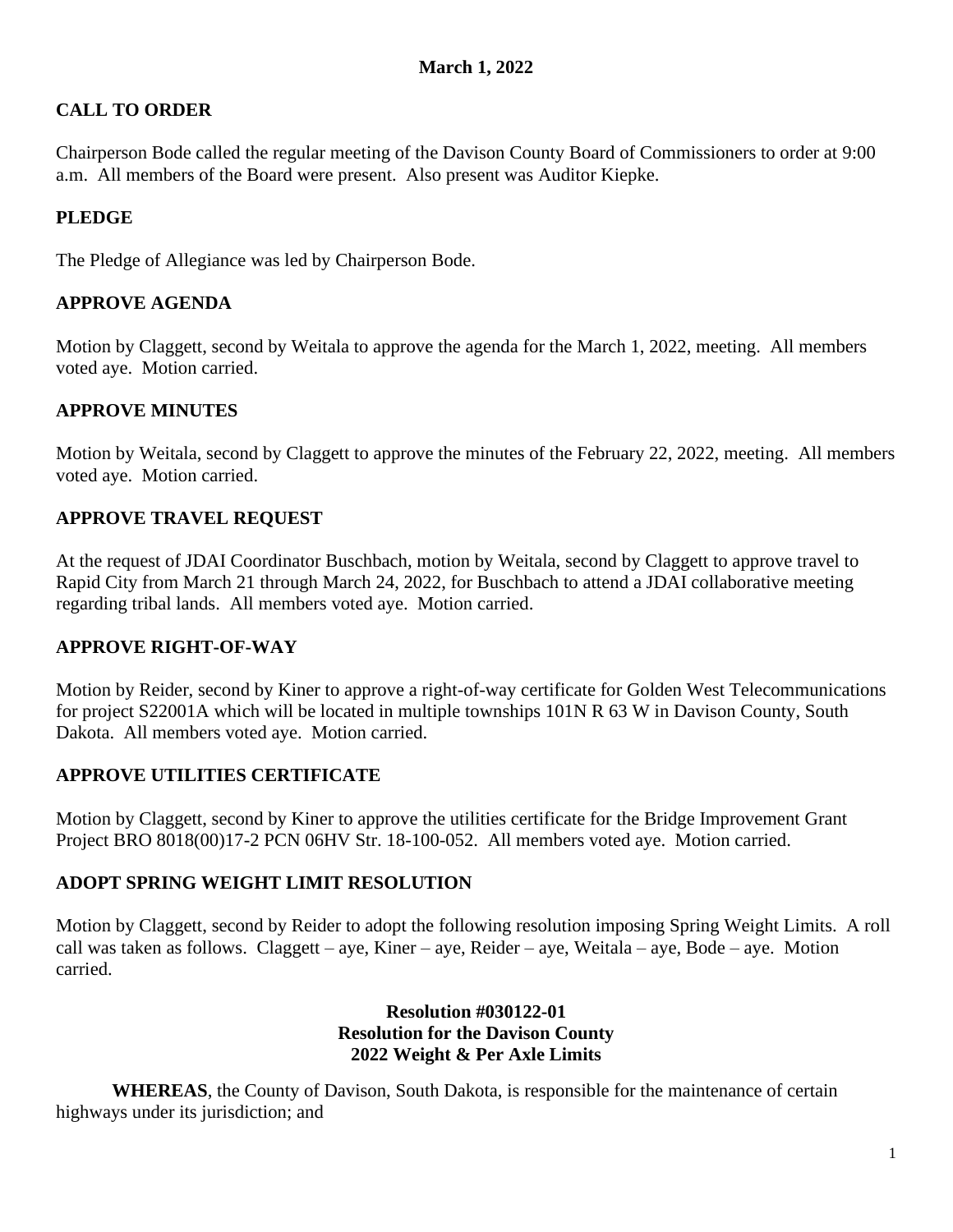**WHEREAS**, it appears that said highways, by reason of deterioration, rain, snow or other climatic conditions will be seriously damaged or destroyed unless the use of vehicles thereon is prohibited or restrictions as to weight of vehicles are imposed; and

**WHEREAS**, SDCL 32-22-25 provides:

**Reduced weight maximums on specific roads--Notice--Exceeding weight limit as misdemeanor.** If, for any reason, the improved highways of this state are rendered incapable of bearing the customary traffic without undue damage, or if it is considered by the Department of Transportation, the board of county commissioners of any county, the board of supervisors of any township, or the board of trustees of any road district, that the improved highways or any section of them under their jurisdiction would be damaged or destroyed by heavy traffic by reason of thawing or excessive moisture, or for any reason, the maximum weight of the vehicle and the load shall be reduced. Notice of any restriction under this section shall be given by placing at each end of that section of highway on which the allowable weight limit is reduced and at points of intersection, as deemed necessary by the proper highway authority, signs of substantial construction which conspicuously indicate the limitations of the gross weight of the vehicle. Exceeding such weight limits is a Class 2 misdemeanor; and

**WHEREAS**, the county of Davison lacks the scale equipment with which to enforce road weight limits.

**NOW THEREFORE BE IT RESOLVED** that a 6 ton per axle weight limit will be placed on all Davison County oil roads posted effective **Monday***, March 14, 2022*. All roads posted 80,000 lb gross total will also be posted 6 ton per axle weight limit.

# **Excluded from load limit restrictions are**:

254<sup>th</sup> Street (Highway 16) between 394<sup>th</sup> Avenue and 408<sup>th</sup> Avenue (from Aurora County line to Mitchell); 397<sup>th</sup> Avenue from I-90 to Mt Vernon; 403rd Avenue (Betts Rd) from 255<sup>th</sup> Street to I-90; 403<sup>rd</sup> Avenue (Betts Rd) from 254<sup>th</sup> Street to the unincorporated town of Betts;

247<sup>th</sup> Street (Ethanol Road) from 405<sup>th</sup> Avenue to SD State Hwy 37 (409<sup>th</sup> Avenue) will be posted as 8 ton per axle.

**IT IS FURTHER RESOLVED**; that the County of Davison requests the South Dakota Highway Patrol Motor Carrier Enforcement Officer(s) to enter the County of Davison with scales adequate to weigh motor vehicles to insure compliance with State Laws pertaining to vehicle weight, and the weight laws established by this resolution.

Dated this  $1<sup>st</sup>$  *Day of March, 2022.* 

Attest:

Brenda Bode, Chairperson Susan Kiepke, Auditor

# **AWARD 2022 HIGHWAY SUPPLY AND PROJECT BIDS**

As per the recommendation of Highway Superintendent Weinberg, motion by Claggett, second by Weitala to award the following Highway supply and project bids for the year 2022. All members voted aye. Motion carried.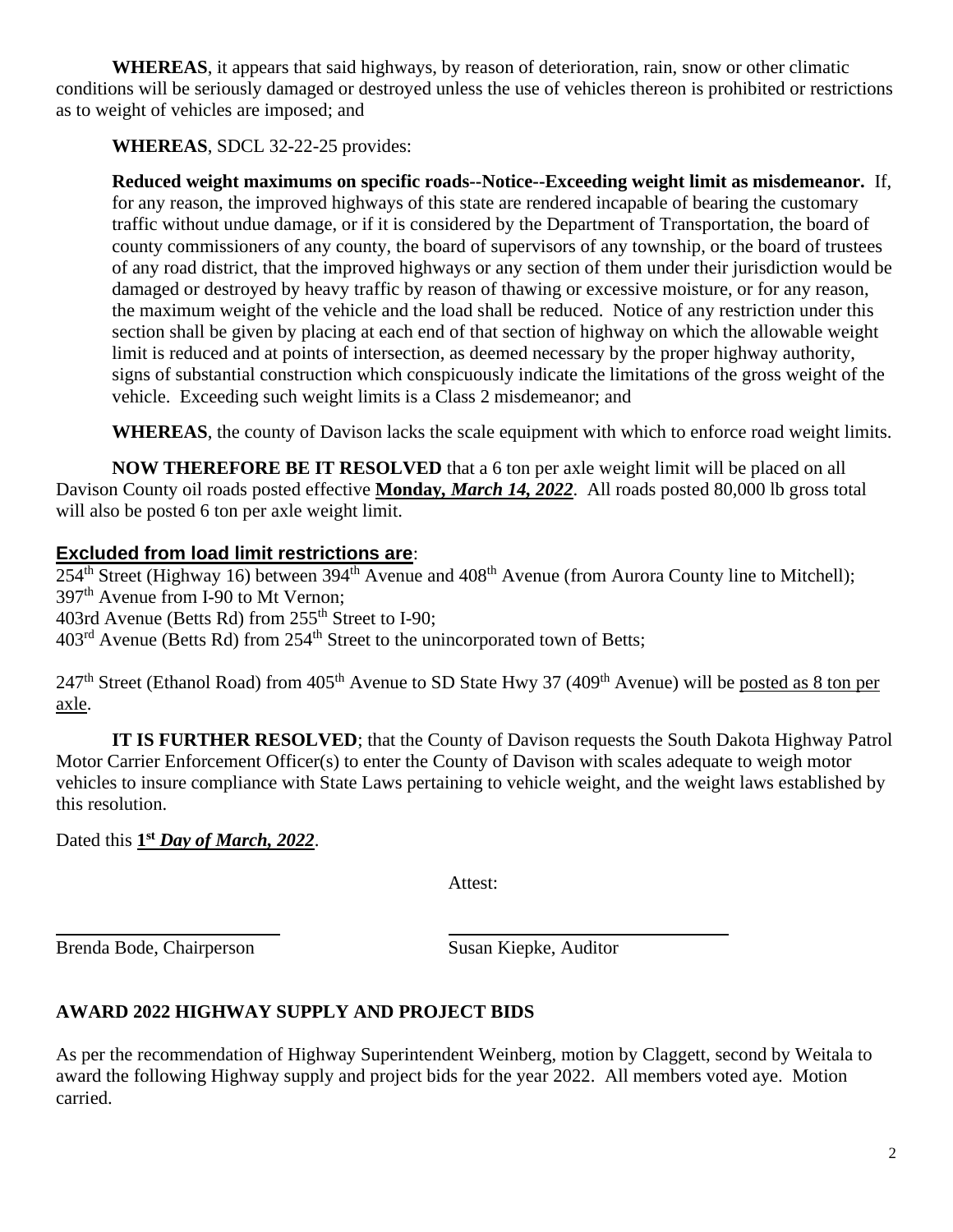#### **Bids Accepted**

**Asphalt Plant Mix at Plant Class G w/Quartzite Rock AC Mix** Bidder: Commercial Asphalt/Spencer Quarries MC \$95.00 per ton AC \$68.00 per ton

**Asphalt Plant Mix at Plant Class D Type II AC Mix**<br>Bidder: Commercial Asphalt/Spencer Quarries MC \$150.00 per ton Bidder: Commercial Asphalt/Spencer Quarries MC \$150.00 per ton AC \$68.00 per ton

**Magnesium Chloride Per Gallon** Bidder: Dust Busters \$1.14 laid in place

**Crack Sealant** Per lb Semi-load

Bidder: BrockWhite Construction \$.73 per lb No Box \$.68 Box (No Freight Inc.)

#### **Asphalt Projects**

| Project #1 23-10-30 (247 <sup>th</sup> St. – 403 <sup>rd</sup> Ave. – 254 <sup>th</sup> St.)<br>Bidder: Commercial Asphalt DBA Spencer Quarries, Inc. | 7.0 miles<br>\$476,000.00  |                    |                                     |
|-------------------------------------------------------------------------------------------------------------------------------------------------------|----------------------------|--------------------|-------------------------------------|
| Project #2 38-4-44 (262 <sup>nd</sup> St. – 397 <sup>th</sup> Ave. – 268 <sup>th</sup> St.)<br>Bidder: Commercial Asphalt DBA Spencer Quarries, Inc.  | 6.0 miles<br>\$408,000.00  |                    |                                     |
| Project #3 1-38-4 (394 <sup>th</sup> Ave. – 262 <sup>nd</sup> St. – 397 <sup>th</sup> Ave.)<br>Bidder: Commercial Asphalt DBA Spencer Quarries, Inc.  | 3.0 miles<br>\$204,000.00  |                    |                                     |
| Project #4 23-12-28 (247 <sup>th</sup> St. - 405 <sup>th</sup> Ave. - 252 <sup>nd</sup> St.)<br>Bidder: Commercial Asphalt DBA Spencer Quarries, Inc. | 5.0 miles<br>\$680,000.00  |                    |                                     |
| <b>Seal Coating/Fog Sealing Projects</b>                                                                                                              |                            |                    |                                     |
| Project #1 20-4-30 (244 <sup>th</sup> St. – 397 <sup>th</sup> Ave. – 254 <sup>th</sup> St.)<br>Bidder: Topkote Inc                                    | 10.0 miles<br>\$254,726.00 |                    |                                     |
| Project #2 38-4-44 (262 <sup>nd</sup> St. – 397 <sup>th</sup> Ave. – 268 <sup>th</sup> St.)<br>Bidder: Topkote Inc                                    | 6.0 miles<br>\$154,970.00  |                    |                                     |
| Project #3 1-38-4 (394 <sup>th</sup> Ave. – 262 <sup>nd</sup> St. – 397 <sup>th</sup> Ave.)<br>Bidder: Topkote Inc                                    | 3.0 miles<br>\$77,933.00   |                    |                                     |
| Project #4 4-20-23 (244 <sup>th</sup> St. – 404 <sup>th</sup> Ave. – 247 <sup>th</sup> St.)<br>Bidder: Topkote Inc                                    | 3.0 miles<br>\$78,458.00   |                    |                                     |
| <b>Concrete Culverts</b>                                                                                                                              | 18"                        | 36"                | 48"                                 |
| Bidder: Forterra Concrete Prod                                                                                                                        | \$24.61 LF                 | \$62.00 LF         | \$112.18 LF                         |
| <b>Deformed Concrete Culverts</b><br>Bidder: Forterra Concrete Prod                                                                                   | 60"<br>\$216.26 LF         | 72"<br>\$299.78 LF |                                     |
| 23" Interior 30' HS20<br><b>Precast Bridge Deck</b><br>Bidder: Forterra Concrete Prod<br>\$4,043.00 each                                              |                            |                    | 23" Exterior 30'<br>\$4,515.00 each |

| ۰.           |
|--------------|
| ۰,           |
|              |
| I<br>I<br>۰. |
| ×<br>٠       |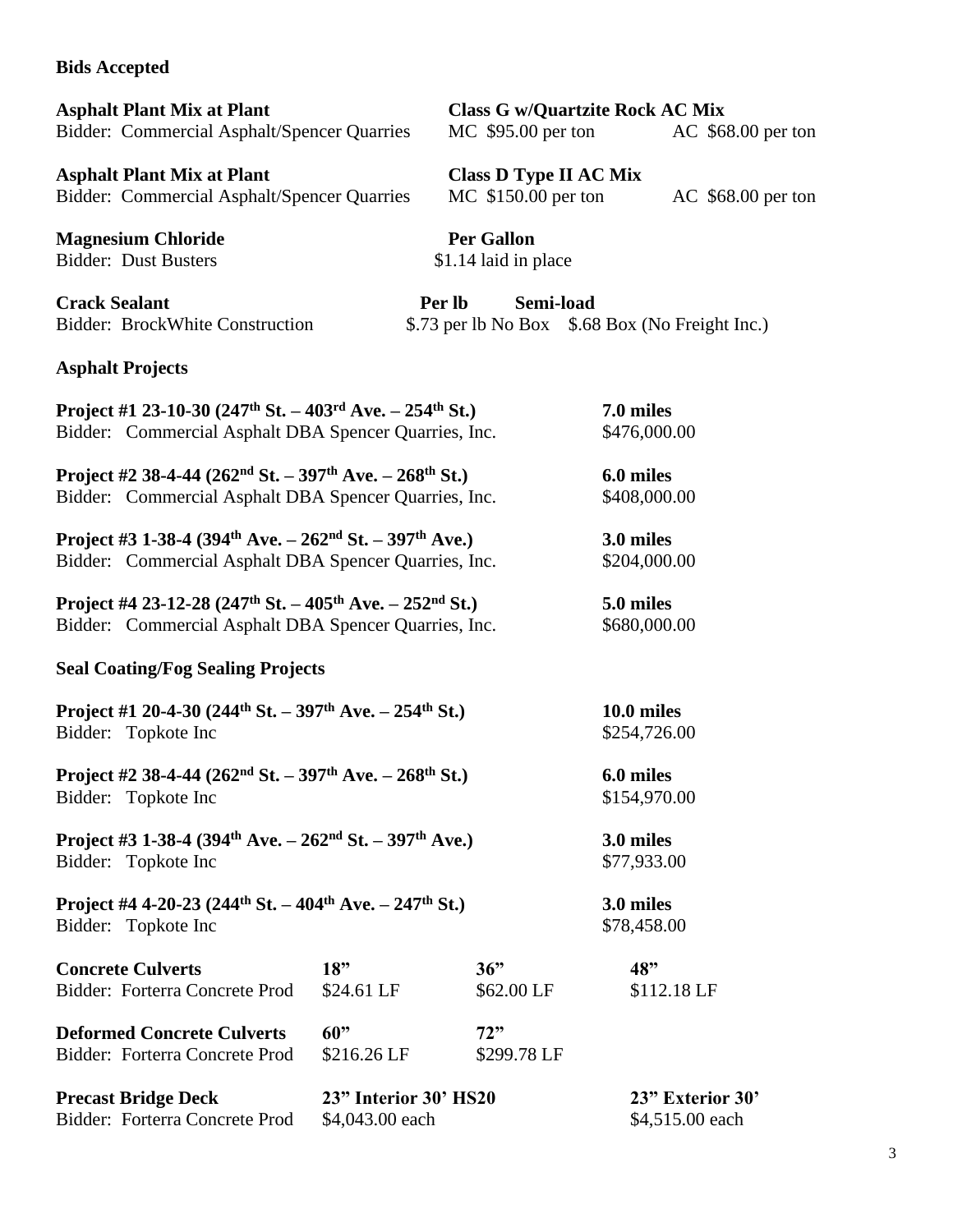| <b>Precast Bridge Deck</b>                        | 23" Interior 40' HS20 |            | 23" Exterior 40' |
|---------------------------------------------------|-----------------------|------------|------------------|
| Bidder: Forterra Concrete Prod<br>\$5,183.00 each |                       |            | \$5,891.00 each  |
| Delineator 7' Post 1.12#                          |                       | 50 or More |                  |
| Bidder: Sign Solutions USA                        |                       | \$9.98     |                  |
| Delineator Markers 4" x 4" Diamond Grade 3        |                       | $1-10$     | 10 or More       |
| Bidder: Sign Solutions USA                        |                       | \$2.76     | \$2.58           |
| Square Tubing $1.75$ " x $12'$ 14GA               |                       | 50 or More |                  |
| Bidder: Sign Solutions USA                        |                       | \$45.80    |                  |
| Square Tubing $1.75$ " x $10'$ 14GA               |                       | 50 or More |                  |
| Bidder: Sign Solutions USA                        |                       | \$38.26    |                  |
| Square Tubing 2" x 6' 12GA                        |                       | 50 or More |                  |
| Bidder: Sign Solutions USA                        |                       | \$29.82    |                  |
| Square Tubing 2" x 4' 12GA                        |                       | 50 or More |                  |
| Bidder: Sign Solutions USA                        |                       | \$19.99    |                  |

### **SIGN BID AWARD CONTRACTS**

At the request of Highway Superintendent Weinberg, motion by Weitala, second by Claggett to authorize chairperson to sign bid award contracts with Commercial Asphalt, dba Spencer Quarries and Topkote Inc. All members voted aye. Motion carried.

## **ACCEPT FUEL QUOTE**

At the request of Highway Superintendent Weinberg, motion by Kiner, second by Claggett to accept the lone fuel quote from Meyers Oil for 3,000 gallons of unleaded 90/10 at a cost of \$3.0515 per gallon and for 7,200 gallons of #2 dyed red diesel at a cost of \$3.0875 per gallon. All members voted aye. Motion carried.

#### **APPROVE PURCHASE**

At the request of Highway Superintendent Weinberg, motion by Weitala, second by Claggett to approve the purchase of one load of crack sealant from the City of Mitchell at a cost of \$26,500. All members voted aye. Motion carried.

#### **GRANT PERMISSION TO SEEK OFFICE**

At the request of Emergency Management Director Jeff Bathke, motion by Claggett, second by Kiner to grant Bathke permission to seek office for the District 20 State House of Representative. All members voted aye. Motion carried.

#### **SALARY STUDY REVIEW**

HR Director Meaney reviewed information regarding the salary study that was conducted. No action was taken.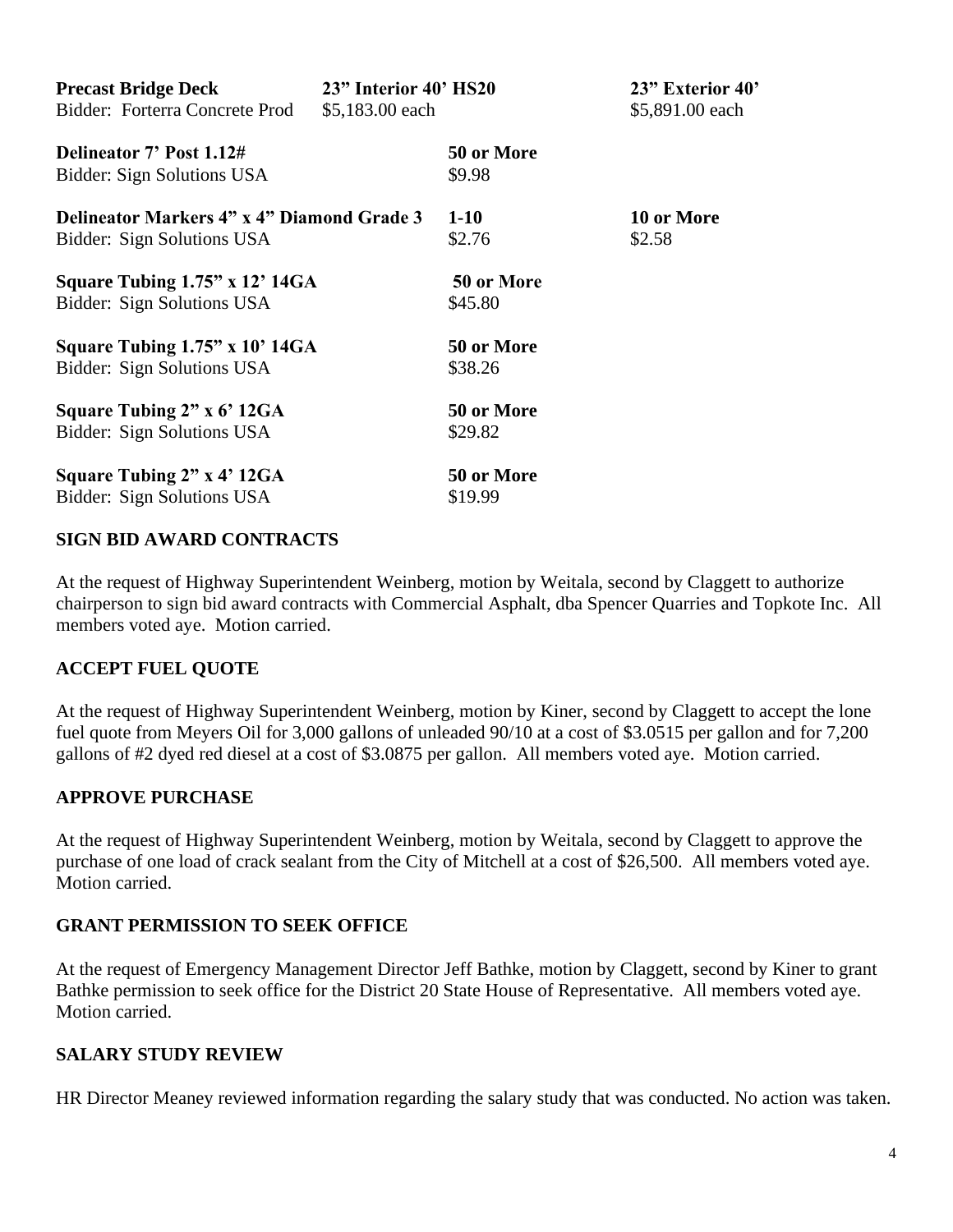## **SIGN STRUCTURE 18-170-141 REPLACEMENT CONTRACT**

At the request of Highway Superintendent Weinberg, motion by Reider, second by Kiner to authorize chairperson to sign the Project #2020-069 Structure 18-170-141 Replacement & Approach Grading FEMA SP 135481 Davison County Highway Department contract. All members voted aye. Motion carried.

# **ACKNOWLEDGE VOLUNTEERS**

Motion by Kiner, second by Reider to acknowledge volunteers for the month of March 2022, with the full list on file in the Davison County Auditor's office. All members voted aye. Motion carried.

# **APPROVE BILLS**

Motion by Claggett, second by Weitala to approve the following bills for payment. All members voted aye. Motion carried.

# **GENERAL FUND:**

**COMM:** Prof Fees/Tristar Benefit Admin414.00, Cultural Endeavors/First Bankcard-25.43, Utilities/Brenda Bode-50.00, John Claggett-50.00, Kim Weitala-50.00**; JUD:** Prof Fees/Carol Johnson-445.20 Stephanie Moen & Assoc-307.80,**; AUD:** Utilities/Susan Kiepke-50.00**; TREAS:** Passport Postage/First Bankcard-54.70, Supplies/First Bankcard-118.48, McLeod's Printing-20.02, State MV Supplies/First Bankcard-118.48, McLeod's Printing-20.03, Utilities/David Beintema-50.00, Tonya Ford-50.00, Rachel Soulek-50.00**; STATES ATTY:** Diversion Service & Fees/A & B Business Solutions-56.53, Catherine Buschbach-50.00, Med Prof Fees/Avera Queen of Peace Hosp-1,354.15**; CRT APPTED ATTY:** Crt Appted Atty/Morgan Theeler-231.30, Pub Def Contract/Alvine Law Firm-16,229.16, Douglas Papendick-16,229.16**; PUB SFTY BLDG:** Repairs/First Bankcard-344.06, Menards-19.16, Supplies/Menards-67.42, Gas & Electric/Northwestern Energy-8,113.37, Phone/Robert Faas-50.00, Jamie Sloan-50.00**; CRTHOUSE:** Repairs & Maint/First Bankcard-49.34, Menards-118.33, Phone/Robert Love-50.00, Joel Rang-50.00, Buildings/Malloy Sioux Falls-917.33**; DOE:** Utilities/Blake Biggerstaff-50.00, Karla Love-50.00, Carla Wittstruck-50.00**; ROD:** Rentals/Bureau of Administration-36.25, Supplies/First Bankcard-37.21**; NORTH OFC:** Repairs/Bender's Sewer & Drain-350.00, First Bankcard-199.00**; VET:** Utilities/Craig Bennett-50.00, Alexander Kraus-50.00**; COORD:** Postage/Qualified Presort-767.62, Postage Meter Fees/Qualified Presort-171.61, Copy Machine Maint/A & B Business Solutions-34.35, Access Systems-53.34**; HR:** Supplies/GFC Leasing-47.42, Utilities/Tonya Meaney-50.00**; SHERIFF:** Repairs Patrol Car/Big E Auto Service-994.25, Office Supplies/A & B Business Solutions-42.49, Uniforms/Jack's Uniforms & Equip-231.79, Cellular Service/Dawn Grissom-50.00, Grace Murphy-50.00, Machinery & Auto/Tremco Products-140.90**; JAIL:** Bldg Maint/Menards-254.10, Office Supplies/Ginger Faas-50.00**; WELFARE:** Supplies/Qualified Presort-7.61, Transients/Rabia LLC, Rodeway Inn-400.00, Travel/Christine Norwick-13.65, Office Utilities/Northwestern Energy-269.96, Christine Norwick-50.00**; MENTAL ILL:** Committals/Douglas Papendick-101.00, Hearings/Mark Katterhagen-34.50, Darcy Lockwood-34.50, Lucy M Lewno-348.06**; FAIR:** Gas & Electric/Northwestern Energy-3,522.66**; CO EXTENSION:** Postage/Qualified Presort-7.61, Trvl & Conf/Caroline Hansen-242.66, Christine Norwick-13.65, Utilities/Northwestern Energy-269.96**; WEED:** Trvl & Conf/Crossroads Hotel and Events Center-275.97, Tyler Page-123.68, Utilities/City of Mitchell-9.21**; HIWAY:** Repairs & Maint/Advance Auto Parts-64.64, Advantage Auto Glass-231.10, Supplies & Materials/Fastenal Co-648.90, Rockmount Research & Alloys-287.00, Trvl & Conf/Rusty Weinberg-207.68, Utilities/City of Mitchell-254.28, Northwestern Energy-477.08, Jack Sorenson-50.00, Clayton Wells-50.00**; EMG MGMT:** Utilities/Jeff Bathke-50.00, City of Mitchell-29.22, Karen Wegleitner-50.00**; LIABILITIES:** Fairgrounds Rent/Heartland Ag Systems-150.00, Fairgrounds Dmg Dep/Heartland Ag Systems-200.00, Stump Shooters-200.00.